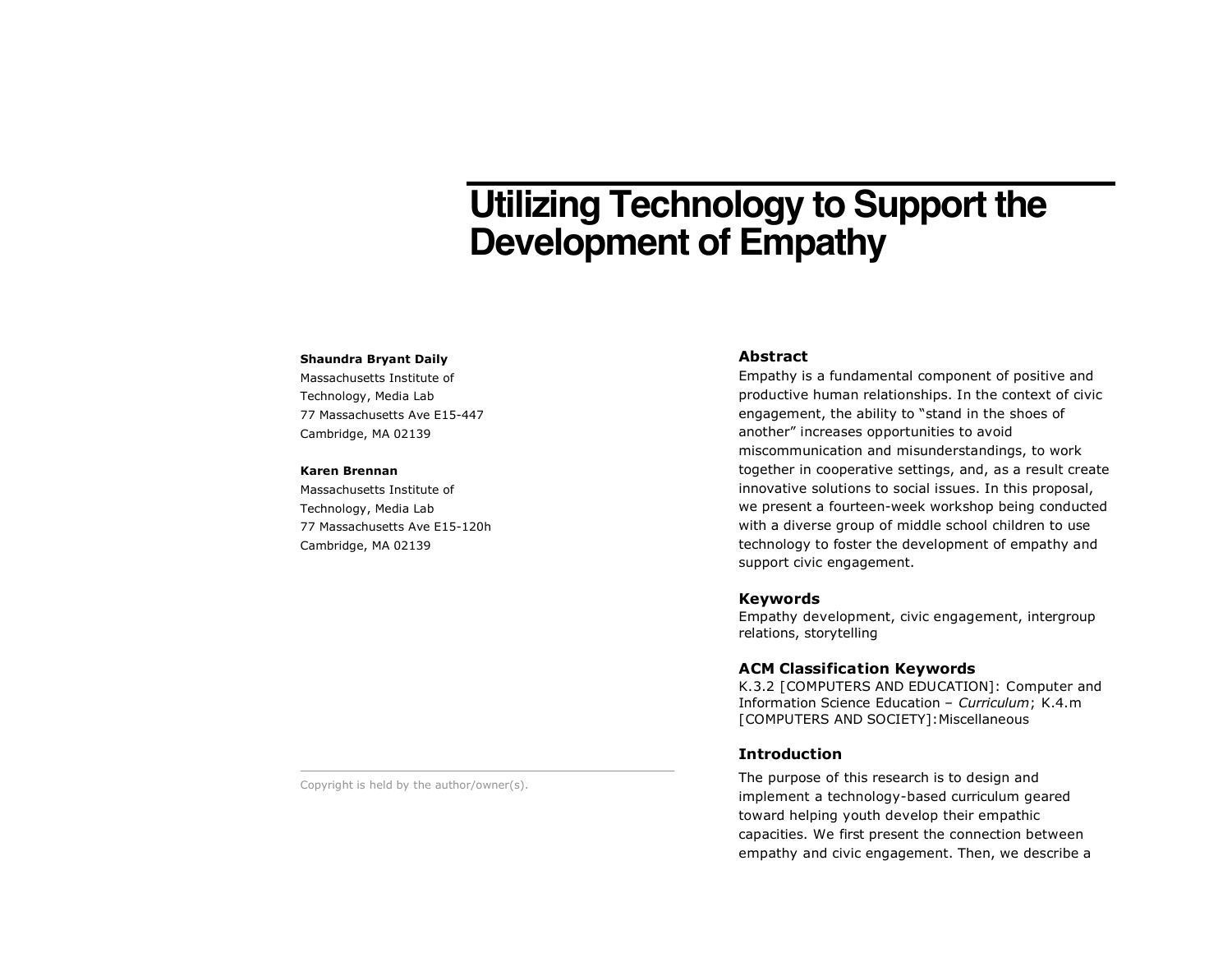collaborative study we are currently carrying out with a journalist.

Research has found consistent ties between empathy and civic engagement [6]. Civic engagement "includes the ability to participate in civic actions such as community service and initiatives to further improve the public sphere, to engage in 'civic conversations', and to develop publicly deliberated civic knowledge, attitudes, and decisions" [2]. It is imperative, then, that certain conditions exist in order to create an environment that is conducive to civic engagement.

Community members must understand, care about, and be driven to communicate injustices, and hopefully take action towards changing them [3]. Once community members decide to effectuate change, additional issues they may encounter are the challenges associated with working within diverse groups [1]. Understanding injustices and cooperating with others both hinge on one's ability to empathize.

# **Related Work**

The role of technology in generating understanding and/or fostering civic engagement has included video case studies, information and communication technology mediated cultural exchange, and explorations in virtual environments [4,7,8,12]. Bers' [2] work with Zora, a 3-D virtual environment, provides evidence of the feasibility for technology to engage youth in exchanging dialogue and communicating individual ideas, opinions, and information about civic life.

#### **Research Approach**

We have the dual goal of examining the development of

empathy and designing an effective curriculum for Scratch, a programming environment designed to cultivate the technological, social, and expressive capacities of young people [10], as a form of civic media. Civic media, here, is defined as "any form of communication that strengthens social bonds within a community or creates a strong sense of civic engagement." [9] Therefore, our approach is that of design-based research which uses natural laboratories to both study and develop effective learning environments [11].

Our context is a 14-week apprenticeship with Citizen Schools, a network of programs that connects students to adult volunteers in after-school settings [5]. Although extensively describing the curricular plan for this apprenticeship is beyond the scope of this brief proposal, here, I provide an overview of our context and curriculum framework.

#### *Design-Based Sessions*

Each session begins with an opening activity that is designed to have the participants: (1) revisiting the previous weeks' themes and experiences, (2) engaging in acts of community (and predominantly physical) construction, and (3) setting the tone and expectations for the day's lesson by exploring a theme. Next, we work through a series of activities that elaborate on the session's theme. Each session includes three central activities that build capacities in the areas of journalism (e.g., listening actively, asking questions, understanding representations), emotion (e.g., individual identity, group interaction, shared understanding), and technology (e.g., programming, sensing, remixing).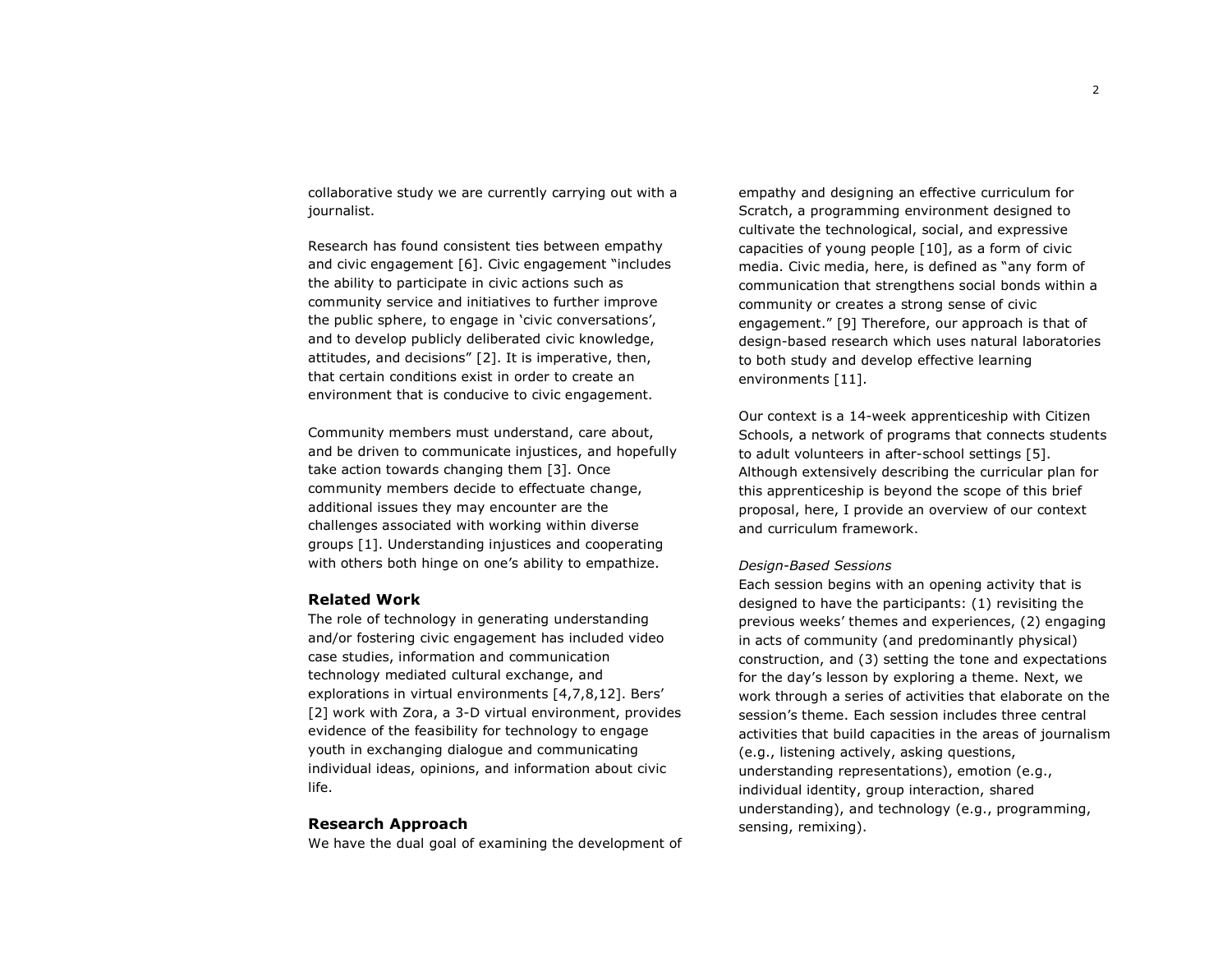This capacity building is demonstrated in student design-driven projects constructed with Scratch. Each session concludes with reflections on the day's activities, which includes opportunities for the students to articulate their learning through teaching-back experiences.

#### *Trajectories of Awareness*

We have numerous learning objectives related to the themes of journalism, emotion, and technology that we have structured across the cognitive, affective, and sensorimotor domains. Participants begin the apprenticeship with experiences that encourage them to explore trajectories of individual, and then community, identity. Simultaneously, participants explore trajectories of understanding their own, and then others', emotions. These two paths, shown in figure 1, are what we call "trajectories of awareness".

Throughout these concurrent processes, students will be utilizing a variety of tools (digital cameras, audio recorders) and techniques (interviewing, mapping) to document their community spaces and to create rich, interactive, multi-threaded narratives.

These multi-threaded narratives will be used to move students beyond their personal perspectives and challenge them to see the world through the eyes of another. The curriculum is designed to guide students through trajectories of awareness and enable their capacity for perspective taking.



**figure 1**. Trajectories of Awareness

## **Questions and Methodology**

Again, the structure of this curriculum is to support the development of empathy in the youth we are working with. Specific research questions we are investigating include:

1. Can the creation of multi-threaded narratives support perspective taking abilities?

2. Can Scratch be used as a form of civic media?

3. Will this technology-based curriculum enable students to talk about and understand their own emotions and the emotions of others? (figure 1)

4. Will this technology-based curriculum support students' understandings of their identity as individuals as well as a part of their community? (figure 1)

*Participants.* Six male and four female middle school students ranging in age from 11 to 13 are participants in this apprenticeship. Students all come from a middle school in Boston, Massachusetts; however, because of busing programs, their residences are dispersed throughout the city. Because of this mix of students, there are strong histories of racial and ethnic tension within the school, making themes of understanding and working together particularly appropriate.